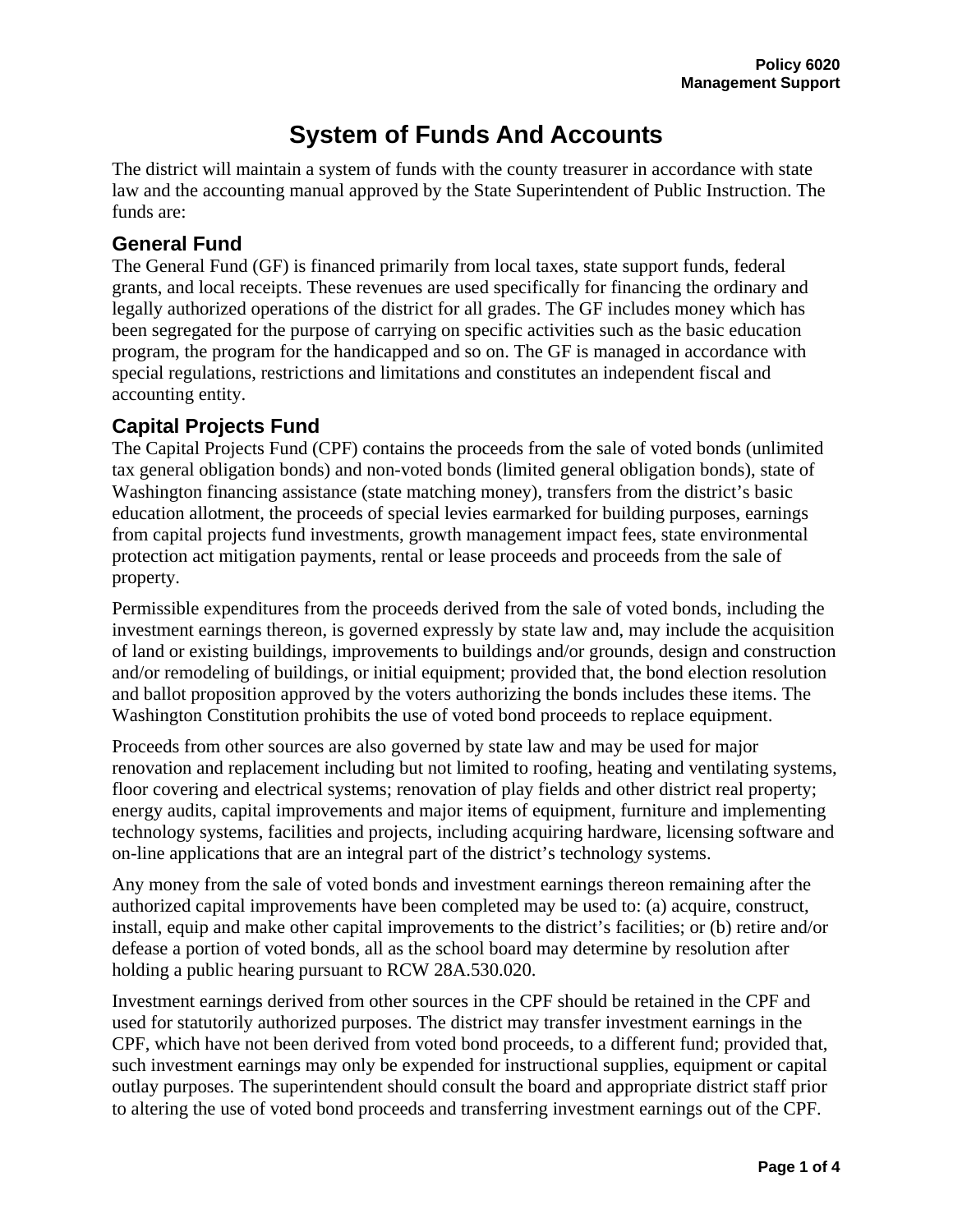# **Debt Service Fund**

The Debt Service Fund (DSF) is for the payment of principal of and interest on outstanding voted and non-voted bonds. Disbursements are made by the county treasurer by means of treasurer's checks. Provision will be made annually for the making of a levy sufficient to meet the annual payments of principal and semiannual payments of interest. The district may transfer surplus investment earnings from the DSF to any other school district fund; provided that, such investment earnings are spent only for instructional supplies, equipment or capital outlay purposes. The district may transfer such investment earnings to other school district funds unless the resolution authorizing the voted bonds requires investment earnings to remain in the DSF to secure payment of voted bonds, thereby reducing future tax collections and the corresponding tax levy rate. The superintendent should consult with the board and appropriate staff prior to transferring interest earnings out of the DSF.

Non-voted bonds are required to be repaid from the school district's DSF, rather than the fund that actually received the non-voted bond proceeds. As a result, to pay principal of and interest on the non-voted bond, an operating transfer must be used from the CPF (or other fund) to the DSF. The school district should create a separate account within the DSF to repay the non-voted bond. The district should internally segregate the money pledged to repay the non-voted bond from any excess property taxes deposited in the DSF for the repayment of voted bonds.

Prior to the issuance of a non-voted bond the superintendent or a designee will review the repayment process with the board and the county treasurer. The proceeds from the sale of real property may be placed in the DSF or CPF, except for the amount required to be expended for the costs associated with the sale of such property.

#### **Associated Student Body Program Fund**

The board is responsible for the protection and control of student body financial resources just as it is for other public funds placed in its custody. The financial resources of the Associated Student Body Program Fund (ASB Fund) are for the benefit of students. Student involvement in the decision-making processes related to the use of this money is an integral part of the associated student body, except that the board may delegate the authority to a staff member to act as the associated student body for any school which contains no grade higher than grade six.

Money in the ASB Fund is public money and may not be used to support or oppose any political candidate or ballot measure. Money raised by students through recognized student body organizations will be deposited in and disbursed from the fund which is maintained by the county treasurer. The ASB Fund is subject to management and accounting procedures which are similar to those required for all other district moneys. ASB constitutions will provide for participation by ASB representatives in the decisions to budget for and disburse ASB Fund money. Private non-associated student body fund moneys raised for scholarships, student exchanges and charitable purposes will be held in trust by the district.

#### **Transportation Vehicle Fund**

The transportation vehicle fund (TVF) includes the proceeds from the sale of transportation vehicles; lease, rental, non-voted bonds, or occasional use of surplus buses; depreciation reimbursement for district-owned buses; proceeds of TVF levies; optional transfers from the GF; and investment funds coming from the TVF. The TVF may be used to purchase and/or rebuild buses on a contract or cash basis. Money may be transferred from the TVF to the DSF exclusively for the payment of principal of and interest on non-voted debt incurred by the TVF.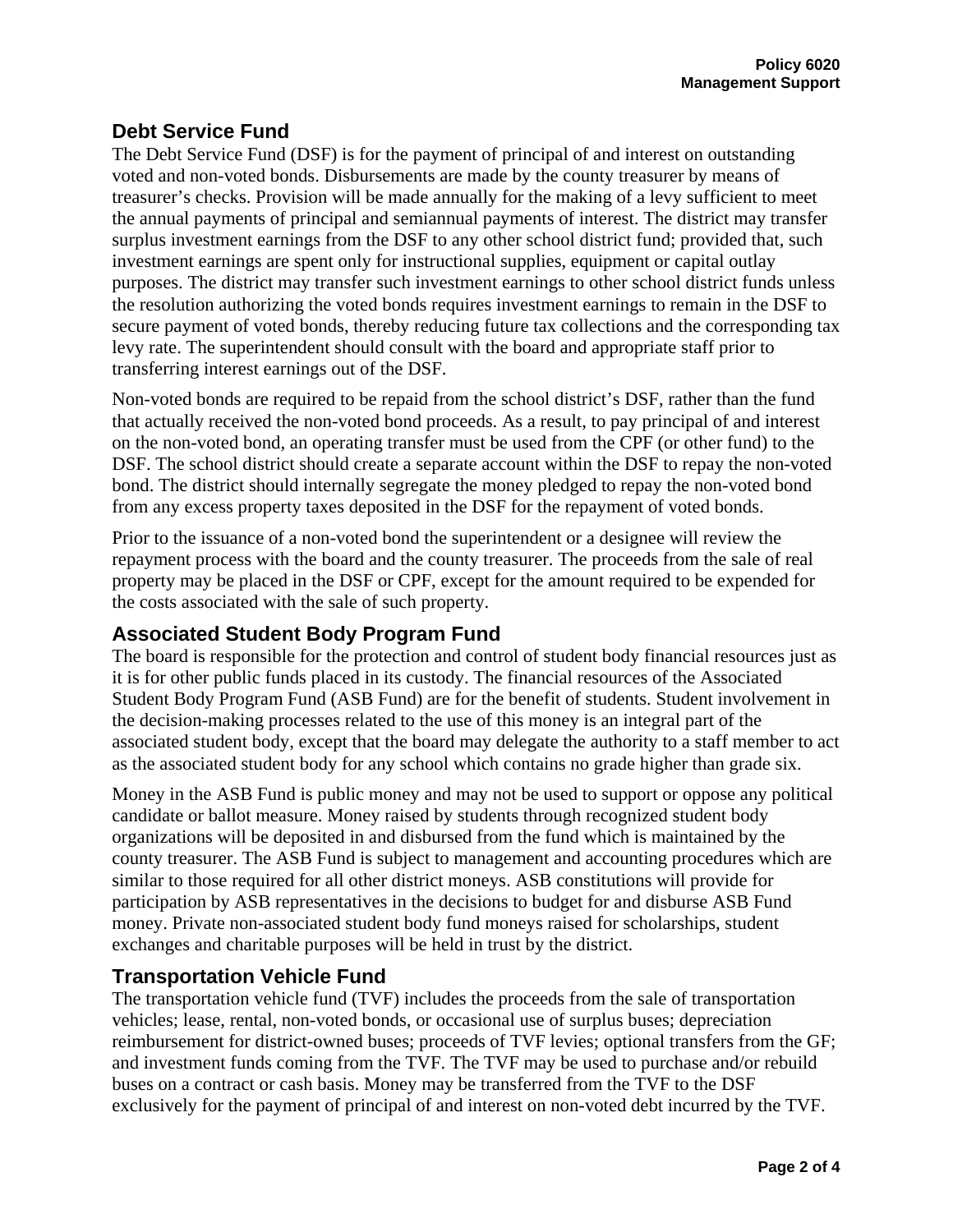Such a transfer does not constitute a transfer of money from the TVF within the meaning of RCW 28A.160.130.

#### **System of Bank Accounts**

The district will maintain a system of bank accounts as follows:

- 1. A district depository and/or transmittal bank account;
- 2. An associated student body imprest bank account for each school having an associated student body organization approved by the board; and
- 3. Petty cash accounts in such numbers as are necessary to meet the petty cash needs of the schools and divisions of the district. The board may authorize the establishment of such accounts. Each petty cash account will be approved by the board. A custodian will be appointed for these accounts who will be independent of invoice processing, check signing, general accounting and cash receipts functions. If this separation of functions is not feasible, another employee who is independent of those functions will be responsible for reviewing the management of each account.

| Cross Reference:  | Board Policy 3510 | <b>Associated Student Bodies</b>                                                                                                      |
|-------------------|-------------------|---------------------------------------------------------------------------------------------------------------------------------------|
|                   | Board Policy 6030 | <b>Financial Reports</b>                                                                                                              |
| Legal References: |                   | Wash.Const., Article VII, § 2 Voted bond proceeds and capital levy<br>$process$ $-$ Uses                                              |
|                   | RCW 28A.320.320   | Investment of funds of district—Service fee                                                                                           |
|                   | 28A.320.330       | School funds enumerated — Deposits — Uses                                                                                             |
|                   | 28A.325.010       | Fees for optional noncredit extra curricular<br>$events$ - Disposition                                                                |
|                   | 28A.325.020       | Associated student bodies — Powers and<br>responsibilities affecting                                                                  |
|                   | 28A.325.030       | Associated student body program fund - Fund<br>- raising activities - Nonassociated<br>student body program fund moneys               |
|                   | 28A.335.060       | Surplus school property — Rental, lease or use<br>of — disposition of moneys received from                                            |
|                   | 28A.505.140       | Rules and regulations for budgetary procedures<br>—Review by superintendent — Notice of<br>$irregularity$ – Budget revisions          |
|                   | 28A.530.010       | Directors may borrow money, issue bonds                                                                                               |
|                   | 28A.530.020       | Bond issuance — Election — Resolution to<br>specify purposes                                                                          |
|                   | 28A.530.080       | Additional authority to contract indebtedness--<br><b>Notice</b>                                                                      |
|                   | 42.17.130         | Use of public office or agency facilities in<br>campaigns — Prohibition — Exceptions (as<br>of January 2012 recodified at 42.17A.555) |